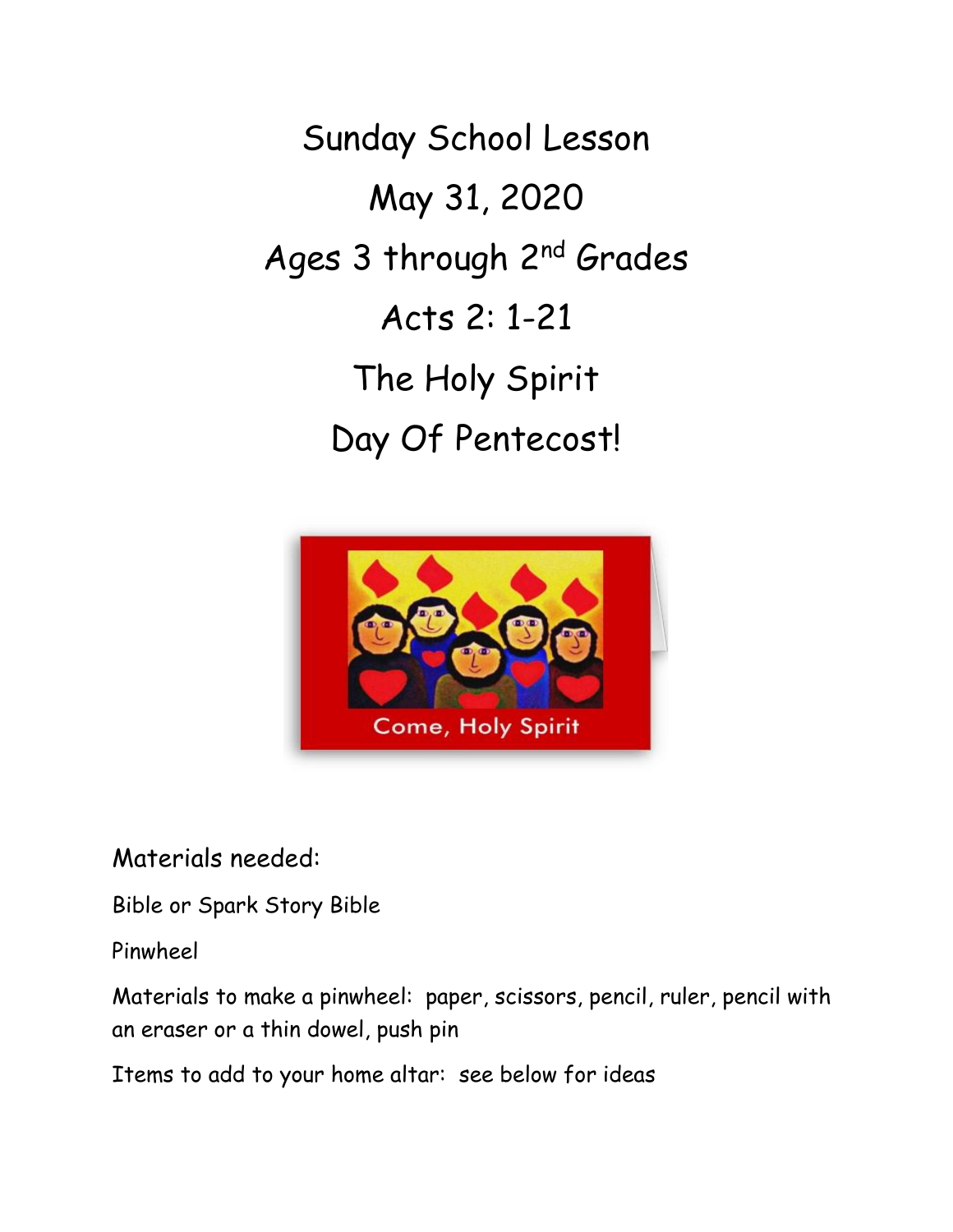- 1. Today we are celebrating the Day of Pentecost, an important event in the life of the Christian church. On this day we are reading the story of when the Holy Spirit came to Jesus' disciples. As you read the story look for three big signs that the Holy Spirit had visited and gifted the disciples. (wind, flames and the ability to speak and understand different languages)
- 2. Read the Story "The Holy Spirit" to your child or with your child found in Acts 2:1-21 and on page 502 of the Spark Story Bible. You can also hear Mrs. Schoch tell the story on our Light of Christ Lutheran Church Youth Facebook page.
- 3. Jesus promised his disciples the Holy Spirit. On the day of Pentecost, the Holy Spirit arrived in a great gust of wind and flames. No one was hurt in this experience. The flames appeared to be resting on the disciples, yet no one was hurt. Once the Holy Spirit had arrived the disciples could speak many different languages so that the people who were from different places could understand the disciples' words. They could understand all that they were saying about what Jesus taught them. We consider Pentecost Sunday as the beginning of the Christian Church. The Holy Spirit is with us today inspiring and helping us to share the news of God's great love for us.
- 4. Activities to support the story:
	- a. Sing Happy Birthday to the church!! Every year on Pentecost Sunday we celebrate the beginning of the Christian Church. Happy Birthday Church!!
	- b. Add something representative of Pentecost to your home altar. A battery-operated candle to represent the flames, a pinwheel or battery-operated hand-held fan to represent the wind, a ceramic or stuffed bird to represent the Holy Spirit, something red to represent the color of Pentecost.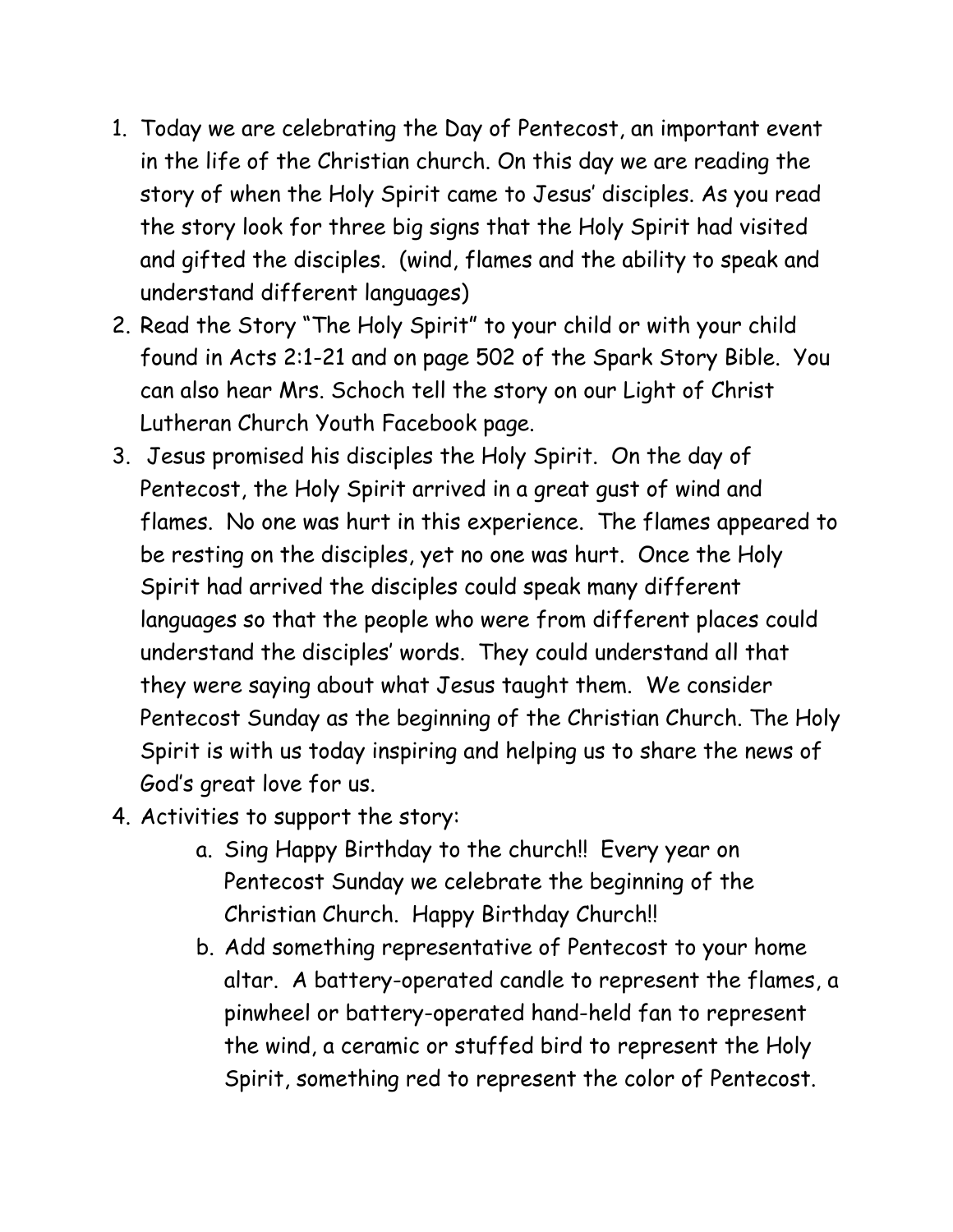c. Make a pinwheel: Search the internet for instructions for a simple pinwheel. One can be made with paper, a pencil with an eraser and a push pin.

5. Action Rhyme:

**When Jesus' disciples met on Pentecost Day** (sit down),

**God sent a Helper their way** (Point Up).

**The Holy Spirit came right down** (flutter hands like a dove).

**And helped them spread God's Word around** (cup hands to mouth and pretend to talk to someone).

6. Sing with your child:

"This Little Light of Mine"

This little light of mine, I'm gonna let it shine,

This little light of mine, I'm gonna let it shine,

This little light of mine, I'm gonna let it shine, Let it shine, let it shine, let it shine.

All around the neighborhood, I'm gonna let it shine,

All around the neighborhood, I'm gonna let it shine,

All around the neighborhood, I'm gonna let it shine, let it shine, let it shine, let it shine.

Won't let anyone blow it out, I'm gonna let it shine,

Won't let anyone blow it out, I'm gonna let it shine,